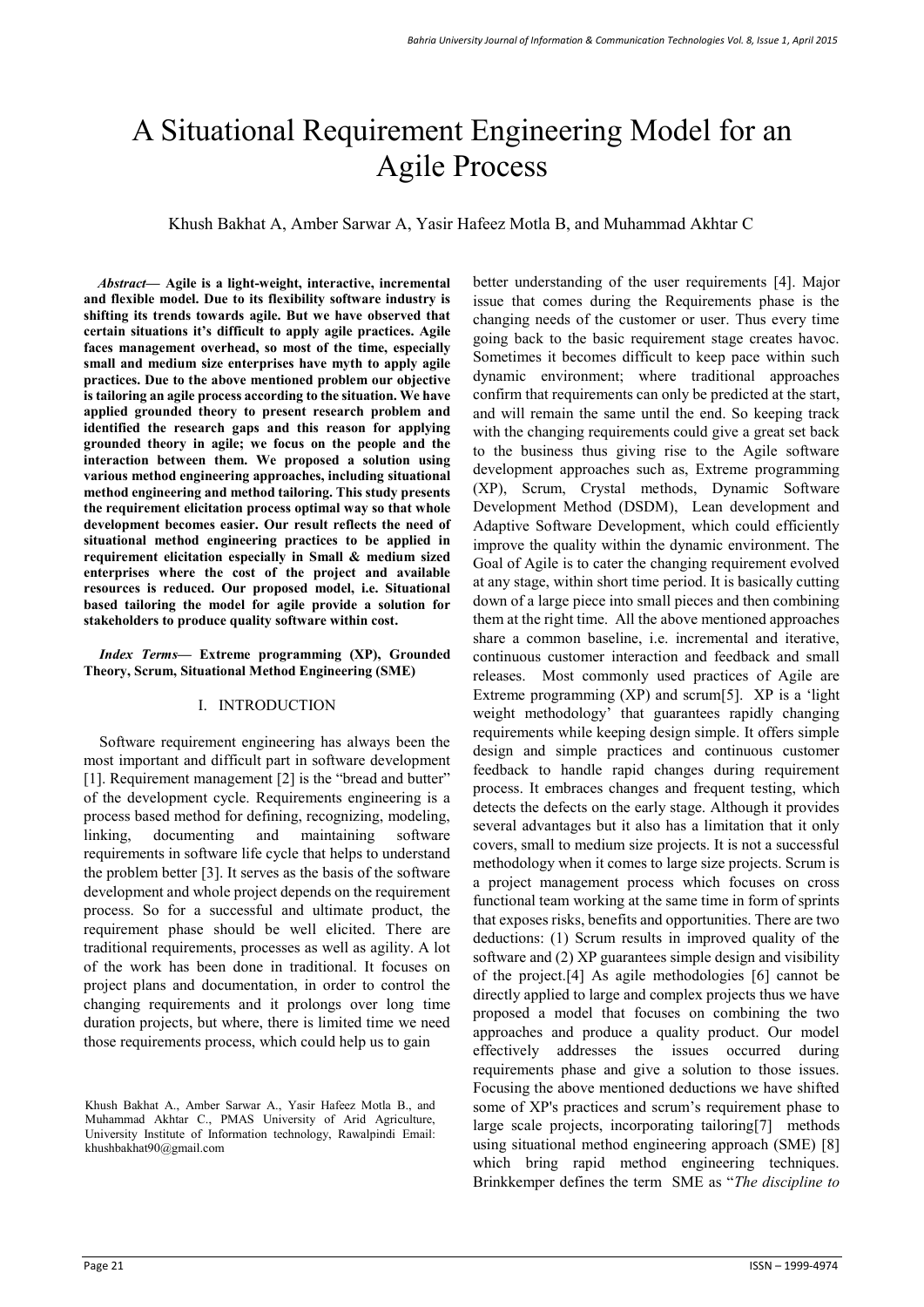*build project specific methods called situational methods, from parts of existing methods called fragments*"[9]. We have tailored the requirement phase of scrum with XP's practices thus improving the product quality[10]. Process tailoring[11] is suitable for large sized projects but until now it has been applied to only superficial level. We have used Grounded theory as our research methodology. GT is an inductive methodology. It is the systematic generation of theory from systematic research. It is a set of research procedures for conceptual categories. These concepts/categories are related to each other as a theoretical explanation of the action(s) that continually resolves the main concern of the participants in a substantive area. Grounded Theory can be used with either qualitative or quantitative data. Figure [1] explains that how we apply grounded theory in our proposed work that will guide us to produce a theory and can guide us to evaluate our proposed work.



Fig. 1. Grounded Theory

Fig. 1. Explains that, first of all we chose the domain that which we select for identifying our research problem than in the next step we collect the data forms various resources. A lot of resources are available for collecting the data, including reading a historical document, by interviewing, searching databases, etc. than the researcher is required to analyze that that date and there are four steps available in grounded theory to analyze the collected data i.e. codes, concepts, categories, and final theory [12] As we have seen that it's sometimes difficult for most of the software companies to complete use single agile model. And also it is observed that there are various situational factors that can change from project to project, company to company or country to country. So while choosing software process for any project we need to keep in mind the factors that can affect the quality of the project. Fig. 2 presents the overview of our proposed work where we use situational method engineering SME throughout the software engineering process form user requirement in order to improve quality.



## II. LITERATURE REVIEW

A number of studies reveal that combining scrum and XP improves the overall product quality, but it is restricted to a small to medium size companies [13]. We have proposed a solution to the problems encountered during the requirement phase of software development process. As we have seen that there has been a lot of research work done in requirement elicitation, requirement management, requirement change management phase. There are a lot of situational factors that can effect during the requirement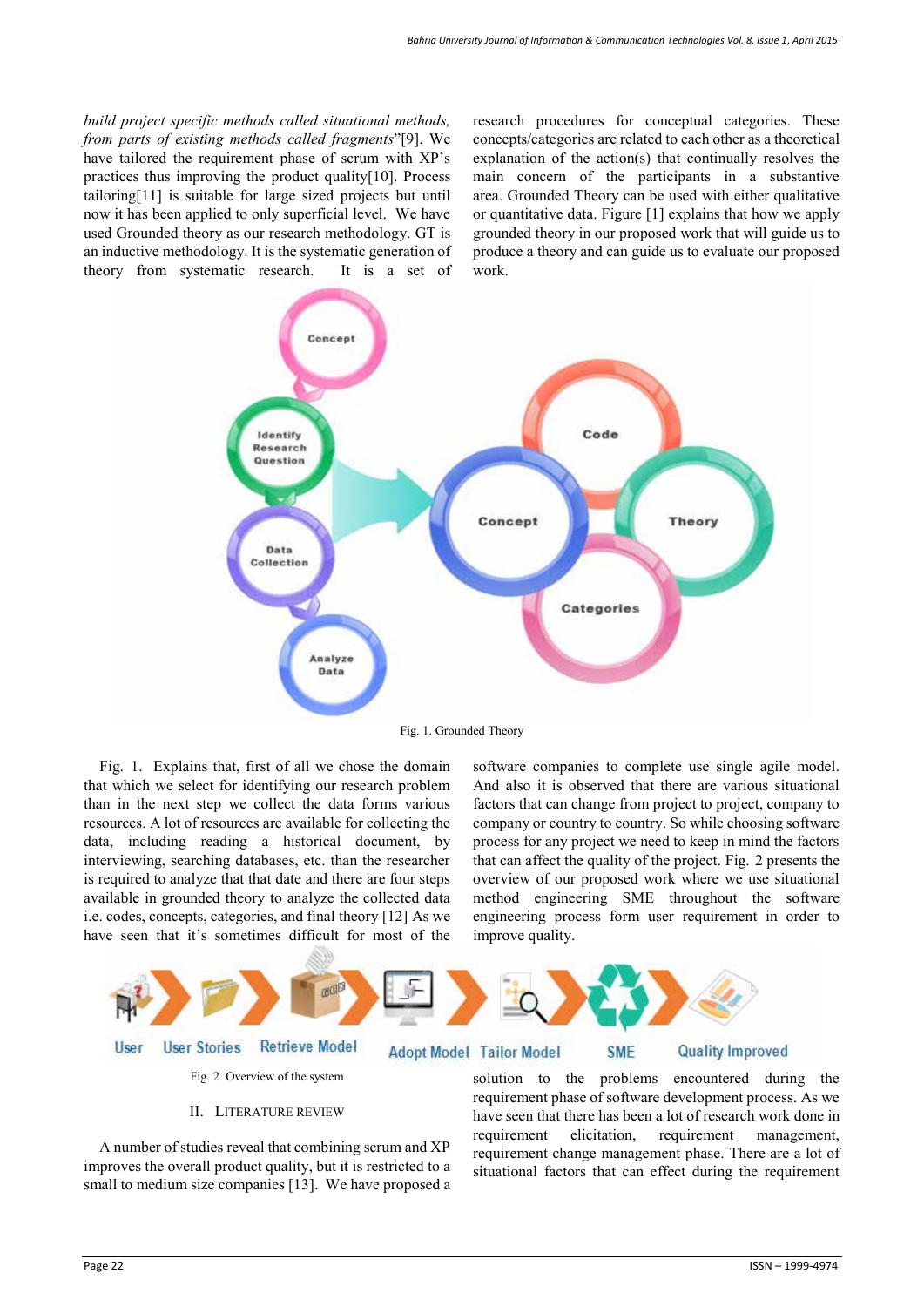phase and also during the whole development phase [14]. Agile is an iterative incremental approach which focuses upon the quick delivery of product to customer within time and budget. Also agile methods are not the anti- methods it is possible to tailor these method according to situation of project [4]. We perform literature review that how SME [15] (Situational Based Method Engineering) is helpful in tailoring of agile methods according to situation [16]. The literature review begins by identifying different limitations regarding agile [17] and its different practices. We have also highlighted the solution to these issues. Several models have been reviewed to justify our research described here. Agile [18] is a suitable methodology, in regard of short time and changing requirements. It requires continuous customer feedback and interactive environment. It also has to cater the changing requirements of the customer, which demands great management during development. When requirements are changed, all the phases have to be managed such that changing requirements could be

integrated. Remember to check spelling. If your native language is not English, please get a native Englishspeaking colleague to carefully proofread your paper.

#### III. RESEARCH METHODOLOGY

Fig. 3. Explains the research design of our work. We applied Grounded theory [19] for explanation of our process. Data is gathered for the research through experts' interviews, questionnaires', observations, Documents, and through historical reports. Than analysis the collected data and formulate codes, concepts, categories, theory. **Codes**: Identifying points of the data to be gathered, **Concepts**: Collections of **codes** of similar content that allows the data to be grouped, **Categories** Broad groups of similar **concepts** that are used to generate a theory, **Theory**: A collection of explanations that explain the subject of the research



Fig. 3. Research Methodology

### IV. PROPOSED WORK

We tailor the agile process so that all the organizations that even small and medium size enterprises can easily adopt our proposed framework. We tailor scrum and XP uses method engineering practices, i.e. situational method engineering. Requirements elicitation is done according to the situations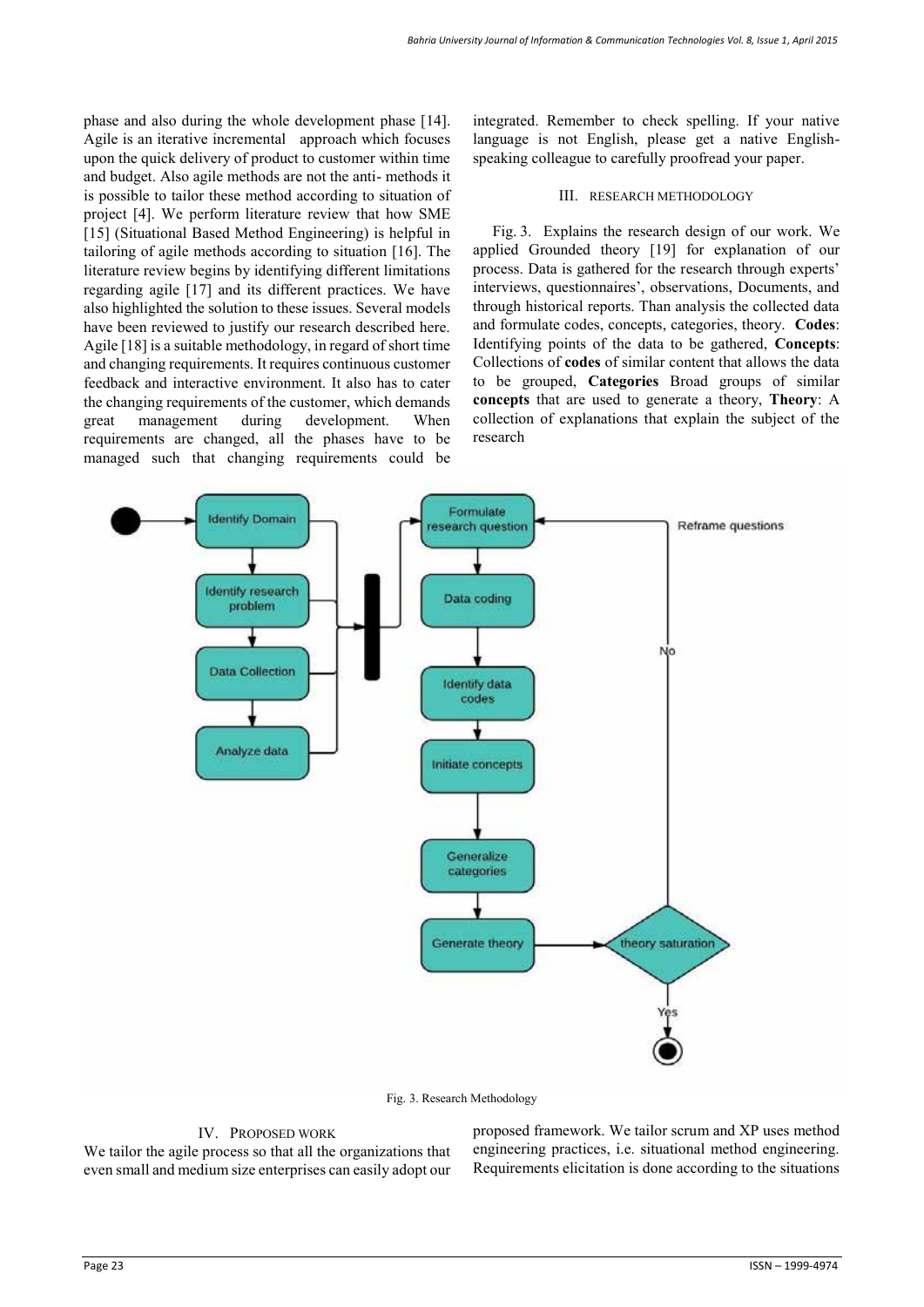of the project and applied SME during the whole life cycle of the software engineering process. Which help development team to tailor processes and can made it according to their problem situation. Figure [4] shows that the client can give his requirements in the form of user stories, and can define epics and potential risks to the desire system. Software development crates the product backlog for all the user requirements and arranges these requirements according to the priority. Highest priority requirements are at the top and lowest are below as shown above. Backlog grooming takes place in the requirement change management phase. Because, as we early manage

the requirement, it helps us in further development phases the requirement repository has several rounds and we have a repository where we manage all the requirements using SME than pass these requirements to the cross functional team who communicate and collaborate with each other for further iterations. Than spikes are created for the architectural design of the system based upon which metaphor is designed. In the next step sprints are created for small releases. In the first phase of the sprint plan is created. In the second phase, we review our plan than in the third phase, we document our plan and done that document. Couch conduct sprints meetings for progress in the project



Fig. 4. Requirement elicitation phase using SME Techniques

Fig. 5. Explains each phase of the proposed system step by step **Phase 1:** In the first phase, i.e. elicitation phase, we use scrum and XP elicitation techniques to gather user stories and deal it according to the situational factors of the organization. All the user requirements are matched to our repository

**PHASE 2:** In the second phase situational Context we can cheek the situational context for the project where we see that according to the requirement we select the process for the project. Situational context affect during the whole system development life cycle. Situational circumstances can affect the requirement elicitation process, that's why we are using SME techniques not only elicitation of requirements phase but also after for analysis of the requirements.

**PHASE 3:** In the third phase of our proposed model is divided into two steps, i.e. method tailoring and then we use agile practices. In method tailoring component we adopt desire system development model, retrieve that model and finally tailor it using agile practices. Next component shows that we tailor SCRUM using XP using agile modeling technique.

**PHASE 4:** In phase 4 we are able to build a situational model and we called this process as SMB "Situational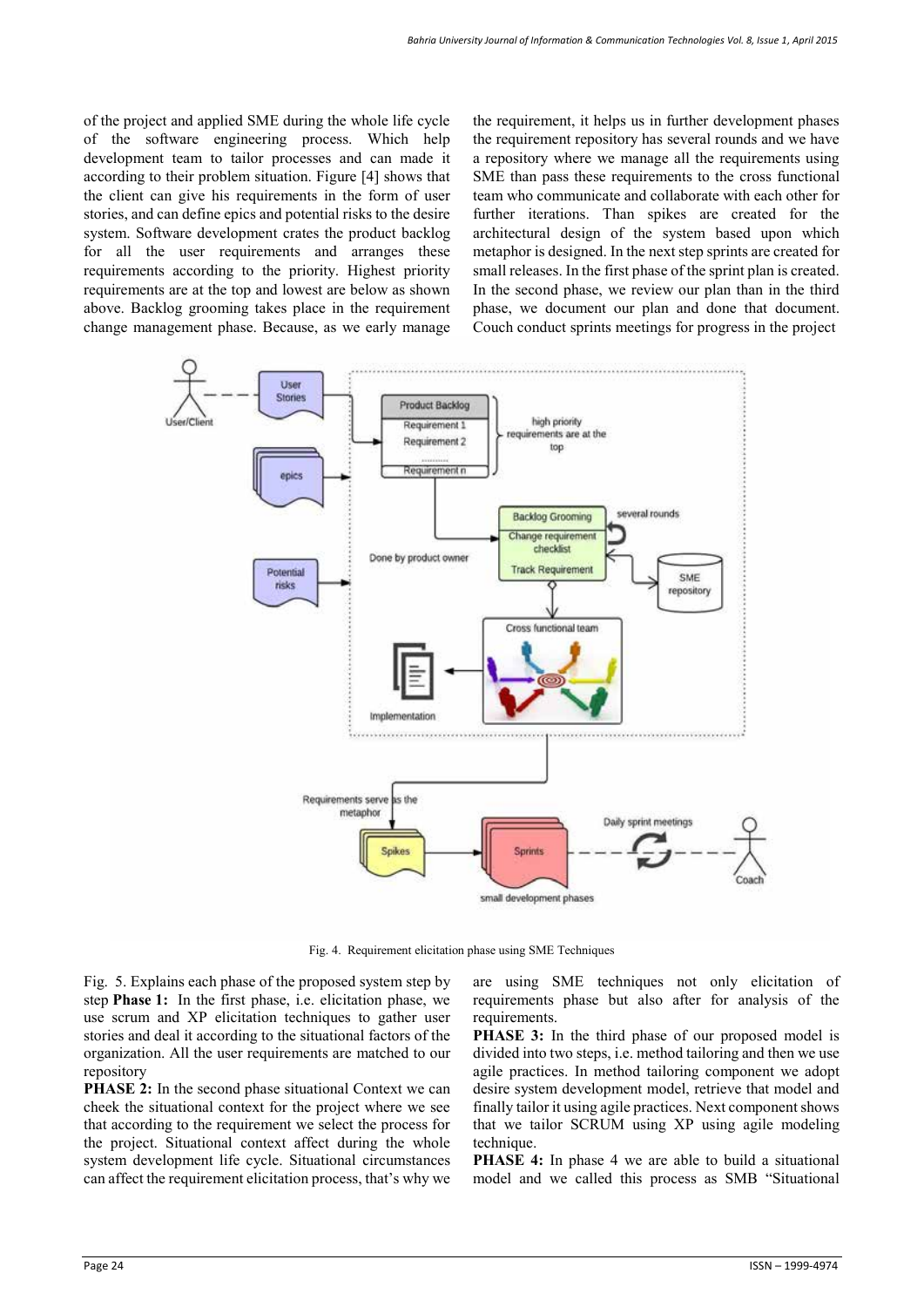Model Building". In that phase we are able to deal with the situational circumstances that effect throughout the system development life cycle.

**PHAEE 5:** Finally, this SMB phase helps in the improvement of the product quality



Fig. 5. Proposed Software Engineering Process

## V. RESULTS AND DISCUSSION

For the generation of results we use various methods. Compare this model with prior models through and identify literature gaps from previous research through Peer Interviews, questionnaires', Industrial Survey, Expert Reviews

We can analyze all the experts' opinion like this K= 1.00 it means perfect Opinion

- 0.80≤K<1.00 it means Almost Strong Opinion
- 0.60≤K<0.80 Considerable Opinion

0.40≤K<0.60 Moderate Opinion K<0.40 Poor Opinion

"K" is constant for analysing the experts Opinion. Our process depends upon following matrices i.e. Benefits to the organization, Stakeholder satisfaction, User satisfaction after compiling the responses, we have generated its summary statistics. The average response graph is shown as below: Fig 6 shows the ease of use of tailored agile model using SME and its comparison with the Traditional agile methods, SCRUM and XP. The obtained results are shown in the above